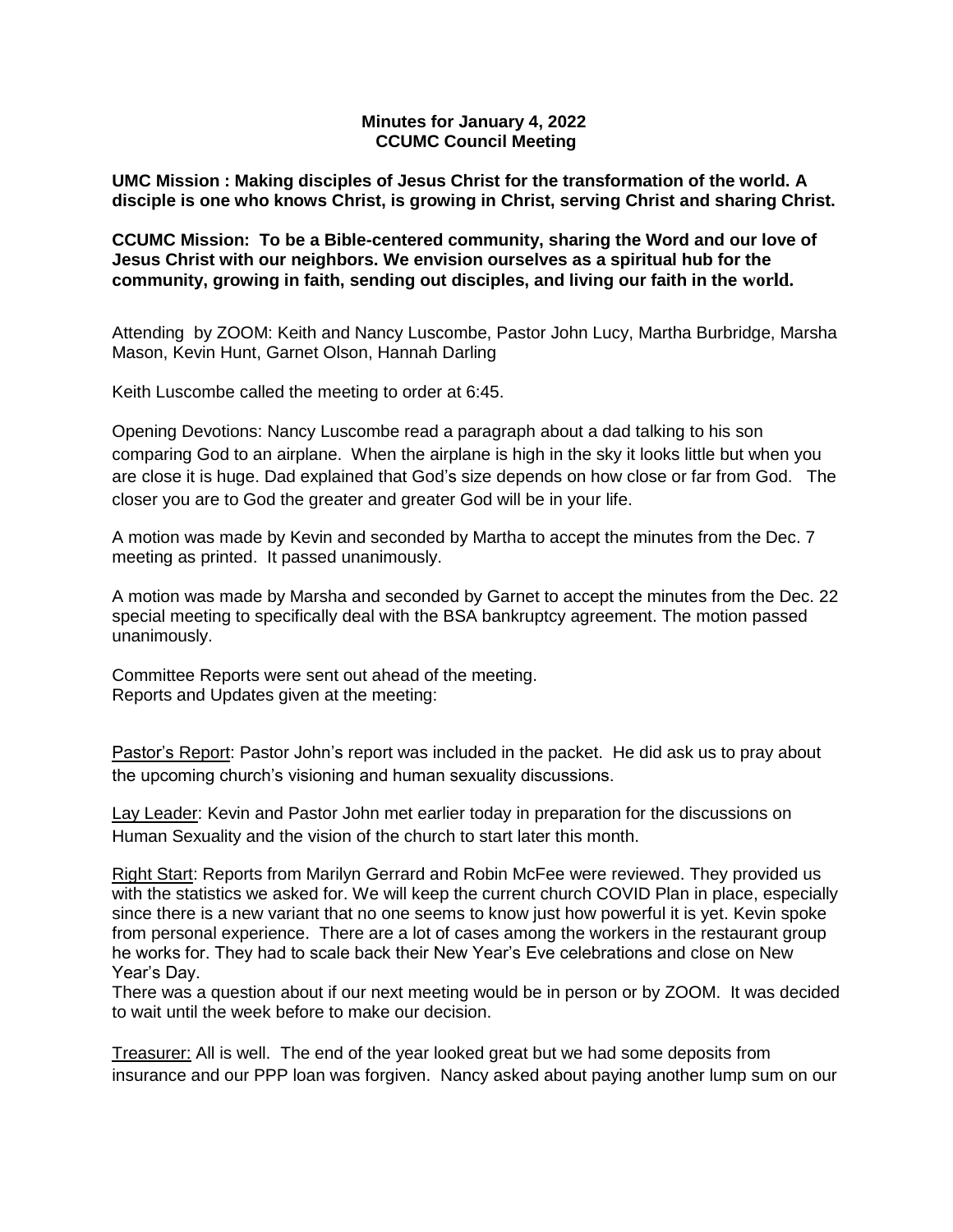mortgage as was discussed earlier this year. Martha felt that we should wait a bit to see what might crop up during the winter months. It was decided by consensus to wait a few months.

A question was asked regarding payments toward the BSA bankruptcy. Pastor John said it will be worked into the Mission Shares and is to happen over 2-3 years as to not make as big an impact on each church.

Pastor John said they we will be receiving Mission Share Relief again this year. The formal announcement will come in the next couple of months.

We did not have any info regarding the amount pledged by our members for 2022.

SPRC: No meeting in December

Trustees: No meeting in December

Ministry Team: see report

UMW: No meeting in December.

Lay Leadership Committee: Pastor John reports that Kayla Perez-Kilmonis will be replacing Kim Constantine on the Missions and Outreach Team.

## Old Business:

Hannah reminded everyone that she is still waiting for pictures of themselves to put on the website. She also is looking for a sentence or 2 about what their committee does.

It has been noted that the signage out front has been neatened up. Thank you.

## New Business:

Hannah brought up the use of the bulletin boards in the church. She says she has been using the bulletin board on the wall at the entry to the Education Wing for to put the UMW newsletters on. She's not sure what the other boards are being used for.

Now that we have a new copier for the church she would like to restart the Staples rewards. When you purchase something at Staples please give them the church phone number and that will allow us to get \$20 a month for returning our used toner and print cartridges. Nancy asked Hannah to send her an announcement to put in the bulletin. Kevin mentioned he had trouble the last time he tried. Hannah will be sure it is set.

## Safe Sanctuary Policy

We reviewed the policy as Pastor John updated it with new numbers/names for district and conference contacts. Nancy had a problem with the wording "receiving the allegation of abuse" in #3 under Reporting the incident. A word change of "notified or informed of the allegation of abuse" was a suggested replacement.

Robin McFee, interested attendee, asked if CPR training was required. Questions were also brought up about our church sending our visitors to shut-ins. Did we always go by twos? How do we protect our volunteers?

The Safe Sanctuary Policy was instituted to protect churches from liability and doesn't go into the concerns Robin mentioned.

It was suggested that we consider any further suggestions for revision at the next meeting.